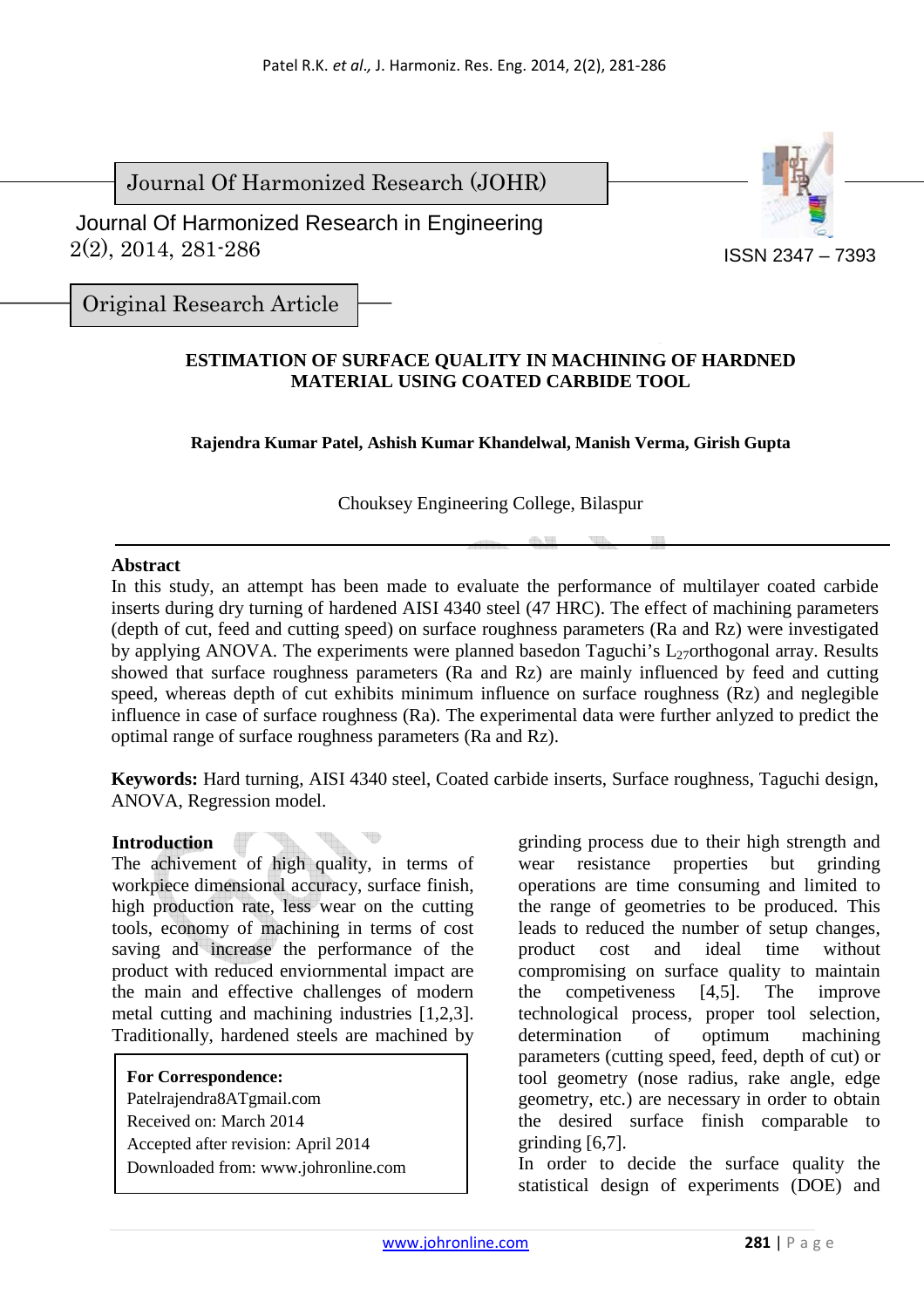statistical/mathematical model are used quite extensively. Statistical design of experiment refers to the process of planning the experimental so that the appropriate data can be analyzed by statistical methods, resulting in valid and objective conclusion [8]. Design and methods such as factorial design, Taguchi design and response surface methodology (RSM) are now widely used in place of one factor at a time experimental approach which is time consuming and exobitant in cost [9]. These methods have been used by some researchers for surface roughness [11], statistical method has been used for machinability [10].Davim and Figueira[10] to investigatethe machinability of cold work tool steel D2 heat treated to a hardnessof 60 HRC. They concluded that with an appropriate choice ofcutting parameters it is possible to obtain a surface roughness withRa **<**  $0.8 \mu$ m. This implies that hard machining is an alternativecompetitive process, which allows eliminating cylindrical grindingoperation solutions. Sahin and Motorcu<sup>[11]</sup> developed the surface roughness model using responsesurface methodology in turning AISI 1050 hardened steelsby CBN cutting tools under different conditions. Feed ratewas found out to be the most significant factor on the surfaceroughness. Asiltürk and Akkus[12] carried out hard turning experiment on hardened AISI 4140 steel (51HRC) with coated carbide insert using Taguchi orthogonal array for surface roughness. Results of this study indicate that the feed rate has the most significant effect on Ra and Rz. In addition, the effects of two factor interactions of the feed rate-cutting speed and depth of cutcutting speed appear to be important. A. Bhattacharya et al. [13] have investigated the effect of cutting parameters on surface finish and power consumption during high speed machining of AISI 1045 steel using Taguchi design and ANOVA. The result showed a significant effect of cutting speed on surface roughness and power consumption, while the other parameters have not substantially affected the response.

### **Motivation and objective of research work**

Motivation of this project is to emphasis a deep review and a better scope on machining tools with the help of carbide tools.as per the papers revised and published easier the use of single layer carbide tool is optimized for determining  $R_a$  and  $R_z$ (surface roughness parameter) by on the basis of depth of cut, velocity and feed. In this work the multilayer carbide tool is used in spite of single layer carbide tool for better productivity and feasibility of withstand the smoothness of the surface and a comparing work is carried along to focus on the relative belt output which can further be optimized.The present study is to investigate the influence of machining parameters under the surface roughness in dry turning of hardened AISI 4340 steel with  $CVD$   $(TiN+TiCN+Al_2O_3+ZrCN)$ multilayer coated carbide tool and determine the optimal levels of machining parameters for optimizing the surface roughness parameters (Ra and Rz) by employing Taguchi's orthogonal array design and utilizing analysis of variance (ANOVA). The relationship between the machining parameters (depth of cut, feed and cutting speed) and the performance measures i.e. surface roughness parameters (Ra and Rz) have been developed by using multiple second order regression models.

### **Development of tool materials**

In all machining operations cutting speeds and feed are limited by the capability of the tool material. Speeds and feeds must be kept low enough to provide for an acceptable tool life. If not the time lost changing tools may outweigh the productivity gains from increased cutting speed. To maintain the above the cutting tool materials must have following properties:

- High hardness for easy penetration into the workpiece.
- $\blacksquare$  High mechanical resistance to bending and compression so that it can withstand cutting forces.
- Resistance to abrasion, diffusion, spalling and plastic deformation.
- Resistance to high temperature which would otherwise diminish the qualities enumerated above.

No tool material can have all of those four properties. The uncoated cutting tool materials used in machining operation are: High carbon steel or Plain carbon steel, High speed steel (HSS), cemented carbide tools etc.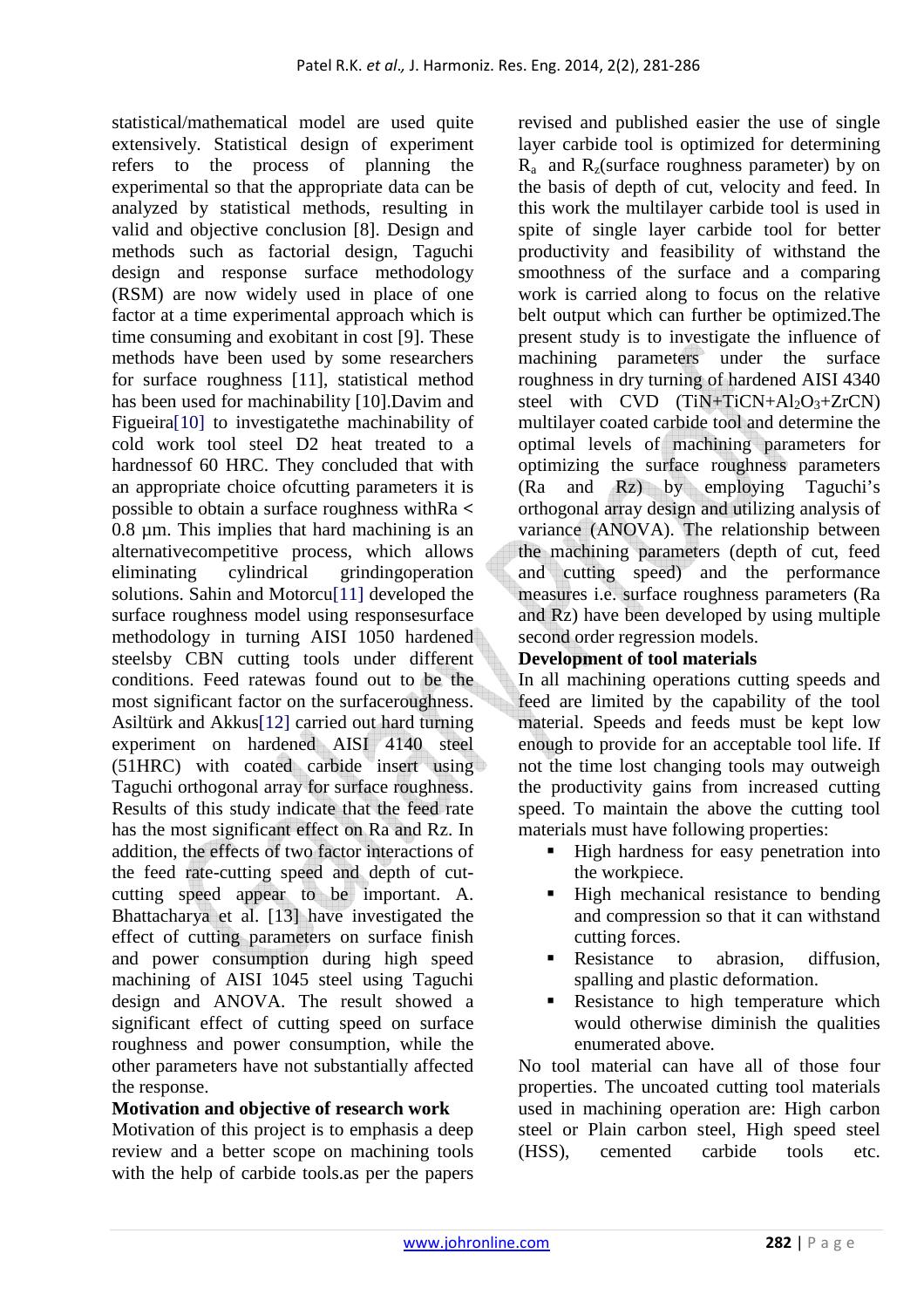

**Fig. 1 HSS cutting tools** 

Parameterization A roughness value can either be calculated on a profile or on a surface. The profile roughness parameter (Ra, Rq,...) are

more common. The areal roughness parameters (Sa, Sq...) give more significant values.The bars of 60mm in diameter and 100mm in length were heated to the proper austenitizing temperature of 9200C, holding at that temperature for 30 minute time to effect the desired change in crystalline structure and quenched in oil. After quenching, tempering was carried out i.e. the material is reheated to a predetermined temperature at about 4000C below the lower critical temperature range for two hours followed by air cooling to remove residual stresses in order to obtain a homogeneous structure. The hardness after heat treatment was obtained as 47±1HRC. The chemical compositions of AISI 4340 steel as received are given in Table 1.

**Table 1** Chemical composition of AISI 4340 steel in percentage (%)

|           | _________      | -----<br>-----  | ---------- | ---------                               |                  | $\sim$ |
|-----------|----------------|-----------------|------------|-----------------------------------------|------------------|--------|
|           |                | -<br>$\tilde{}$ | .          | . .<br>1NI.                             | $\sim$<br>IJΙ    |        |
| 2C<br>∪.∪ | $\overline{a}$ | .               | $\sim$     | $\overline{\phantom{0}}$<br>. .<br>1.JJ | $\Omega$<br>u.jo |        |
|           |                |                 |            |                                         |                  |        |

# **1. EXPERIMENTAL PROCEDURE**

The experiment has been conducted to analyze the effect of depth of cut, cutting speed and feed on surface roughness (Ra and Rz). The experiments were carried out with three parameters at three levels each, as shown in Table 2 and experiments were planned according to Taguchi's  $L_{27}$  (3<sup>13</sup>) Orthogonal array with 26 degree of freedom. The turning experiments were carried out in order to obtain experimental data in the dry condition on CNC

> F q.

lathe machine (Jobber XL, AMS India) which has a maximum spindle speed of 3500 rpm and a maximum power of 16kW. Prior to actual machining, the skin layers were removed by a new cutting edge of uncoated carbide insert of very small depth of cut. This was done in order to remove the rust layer or hardened top layer from the outside surface and to minimize any effect of in homogeneity on the experimental results.

| <b>Table 2</b> Machining parameters and levels |        |        |      |     |  |
|------------------------------------------------|--------|--------|------|-----|--|
| Parameters                                     | Unit   | Levels |      |     |  |
|                                                |        |        |      |     |  |
| Depth of $Cut(D)$                              | Mm     | 0.3    | 0.4  | 0.5 |  |
| Feed $(F)$                                     | mm/rev | 0.1    | 0.15 | 0.2 |  |
| Cutting speed $(V)$                            | m/min  | 90     | 120  | 150 |  |

| <b>Table 2</b> Machining parameters and levels |  |
|------------------------------------------------|--|
|                                                |  |

### **2. RESULTS AND DISCUSSIONS**

The plan of the experiment has been developed for assessing the influence of the cutting speed (V), feed (F) and depth of cut (D) on the surface roughness parameters (Ra and Rz). Table illustrates the experimental results for surface roughness parameters. Minimal values of surface roughness criteria (Ra and Rz) were obtained at  $F = 0.1$  mm/rev,  $V = 150$  m/min and  $D = 0.4$  mm (test number 12). Maximal values of surface roughness criteria (Ra and Rz) were registered at  $F = 0.2$  mm/rev,  $V = 90$ m/min and  $D = 0.4$  mm (test number 16).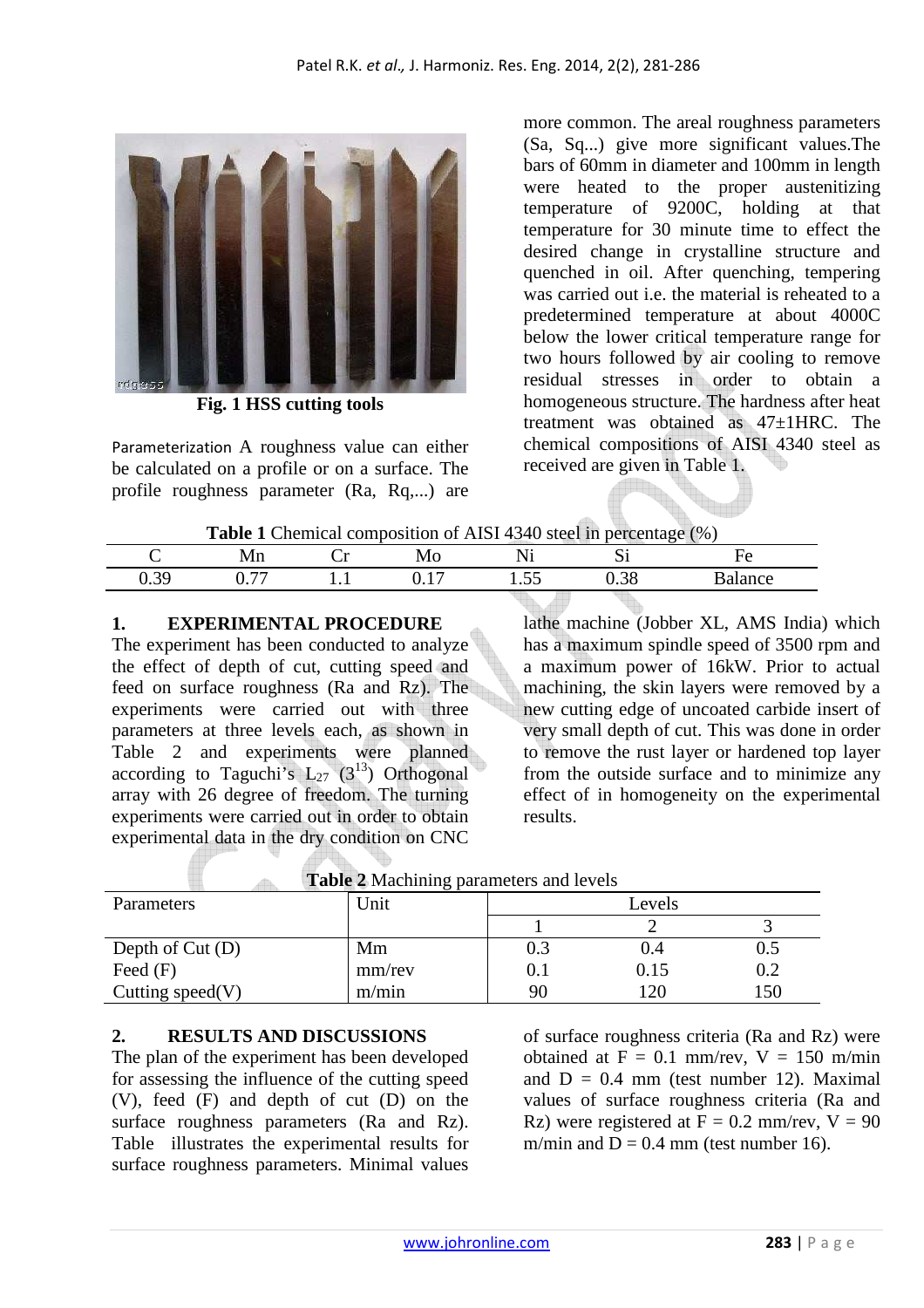| Test No.                 | $\mathbf D$ | ${\bf F}$ | $\mathbf V$ | $Ra(\mu m)$ | $Rz(\mu m)$ |
|--------------------------|-------------|-----------|-------------|-------------|-------------|
| $\mathbf{1}$             | 0.3         | 0.1       | 90          | 0.88        | 4.85        |
| $\mathfrak{2}$           | 0.3         | 0.1       | 120         | 0.72        | 4.775       |
| 3                        | 0.3         | 0.1       | 150         | 0.55        | 2.525       |
| $\overline{\mathcal{A}}$ | 0.3         | 0.15      | 90          | 1.8         | 7.35        |
| 5                        | 0.3         | 0.15      | 120         | 1.467       | 6.5         |
| 6                        | 0.3         | 0.15      | 150         | 1.3         | 6.375       |
| 7                        | 0.3         | 0.2       | 90          | 1.91        | 8.65        |
| 8                        | 0.3         | 0.2       | 120         | 1.55        | 6.825       |
| 9                        | 0.3         | 0.2       | 150         | 1.39        | 6.8         |
| 10                       | 0.4         | 0.1       | 90          | 0.65        | 2.825       |
| 11                       | 0.4         | 0.1       | 120         | 0.602       | 2.6         |
| 12                       | 0.4         | 0.1       | 150         | 0.42        | 1.825       |
| 13                       | 0.4         | 0.15      | 90          | 1.4         | 5.45        |
| 14                       | 0.4         | 0.15      | 120         | 1.04        | 4.525       |
| 15                       | 0.4         | 0.15      | 150         | 0.82        | 3.95        |
| 16                       | 0.4         | 0.2       | 90          | 2.36        | 9.9         |
| 17                       | 0.4         | 0.2       | 120         | 1.5         | 6.125       |
| 18                       | 0.4         | 0.2       | 150         | 0.795       | 4.05        |
| 19                       | 0.5         | 0.1       | 90          | 0.837       | 3.975       |
| 20                       | 0.5         | 0.1       | 120         | 0.615       | 3.325       |
| 21                       | 0.5         | 0.1       | 150         | 0.6         | 3.275       |
| 22                       | 0.5         | 0.15      | 90          | 1.24        | 5.475       |
| 23                       | 0.5         | 0.15      | 120         | 1.175       | 4.675       |
| 24                       | 0.5         | 0.15      | 150         | 0.71        | 3.6         |
| 25                       | 0.5         | 0.2       | 90          | 1.81        | 6.85        |
| 26                       | 0.5         | 0.2       | 120         | 1.635       | 7.2         |
| 27                       | 0.5         | 0.2       | 150         | 0.742       | 3.45        |

**Table 3** Orthogonal array  $\mathbf{L}_{27}$  of Taguchi experiment design and experimental results

**Analysis of variance (ANOVA) for SR**  The experimental results are analyzed with analysis of variance (ANOVA), which is used for identifying the factors significantly affecting the performance measures. The **PL** J,

results of the ANOVA with surface roughness Ra and Rz are shown in Tables 4 respectively. This analysis was carried out for significance level of  $\alpha$ =0.05, i.e. for a confidence level of 95%.

| <b>Table 4</b> Analysis of variance for surface foughtess (Na) |                |                 |                      |         |       |       |  |
|----------------------------------------------------------------|----------------|-----------------|----------------------|---------|-------|-------|--|
| Source                                                         | <b>DOF</b>     | SS              | <b>MS</b>            | F-value | P     | C(%)  |  |
| D                                                              | 2              | 0.32679         | 0.16340              | 4.81    | 0.043 | 4.91  |  |
| $\mathbf{F}$                                                   | 2              | 3.49684         | 1.74842              | 51.45   | 0.000 | 52.55 |  |
| V                                                              |                | 1.72030         | 0.86015              | 25.31   | 0.000 | 25.85 |  |
| $D\times F$                                                    | 4              | 0.21598         | 0.05400              | 1.59    | 0.267 | 3.24  |  |
| $F \times V$                                                   | $\overline{4}$ | 0.48252         | 0.12063              | 3.55    | 0.060 | 7.25  |  |
| $D \times V$                                                   | 4              | 0.13935         | 0.03484              | 1.03    | 0.450 | 2.10  |  |
| Error                                                          | 8              | 0.27186         | 0.03398              |         |       | 4.10  |  |
| Total                                                          | 26             | 6.65364         |                      |         |       | 100   |  |
| $S = 0.184343$                                                 |                | $R-Sq = 95.91%$ | $R-Sq(adi) = 86.72%$ |         |       |       |  |

|  |  | Table 4 Analysis of variance for surface roughness (Ra) |  |
|--|--|---------------------------------------------------------|--|
|  |  |                                                         |  |

The sources with a P-value less than 0.05 are considered to have a statistically significant contribution to the performance measures. The last column of the tables shows the percent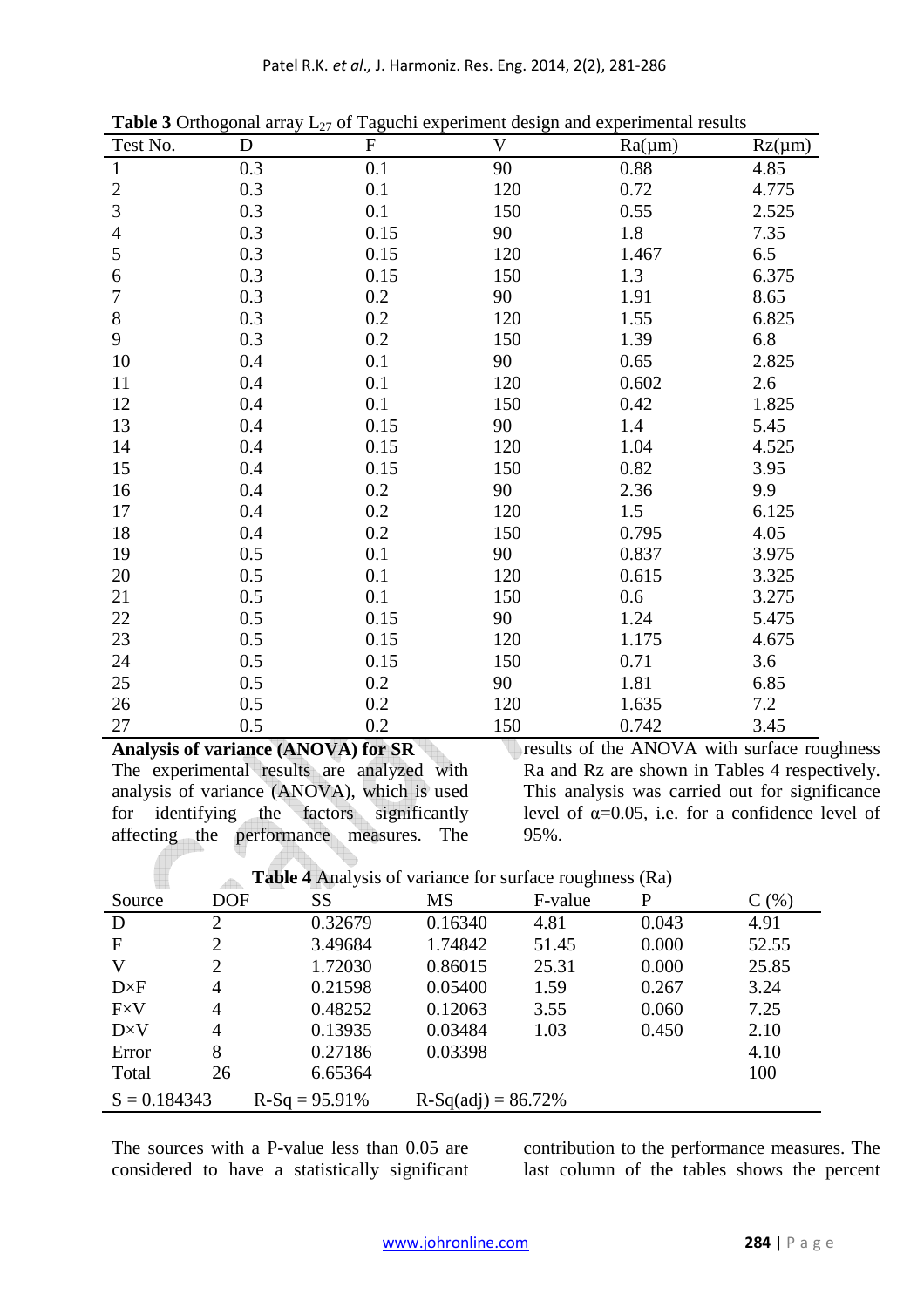contribution of significant source to the total variation and indicating the degree of influence on the result. The optimum setting obtained by graph as shown in fig. 2.





# **3. Conclusions**

The following conclusions are derived during turning of hardened AISI 4340 steel with CVD multilayer coated carbide insert. Also doing experimentation the effect of various machining parameters on surface roughness is studied.

- 1. Taguchi orthogonal array design have introduced to evaluate the effect of machining parameters on the surface roughness. Also the optimal machining conditions have been determined to minimize the surface roughness during turning operation.
- 2. The research finding along with the various mathematical analysis will provide the effective guidline to select machining parameters for achieving desired surface roughness during turning operation of hardened steel using coated carbide insert.

### **References**

[1] J.S Shaik, K. R Babu, "Prediction of surface roughness in hard turning by using Fuzzy logic", International Journal of Emerging trends in Engineering and Development, Vol.5, Issue 2, July 2012, 38-49.

- [2] P. Marimuthu and K. Chandrasekaran, "Experimental study on stainless steel for optimal setting of machining parameters using Taguchi and Neural network, ARPN Journal of Engineering and Applied Sciences, VOL. 6, NO. 10, 2011, 119-127.
- [3] S.R. Das, R.P. Nayak and D. Dhupal, "Optimization of Cutting Parameters on Tool Wear, Workpiece Surface Temperature and Material Removal Rate during Turning of AISI D2 Steel" International Journal of Engineering and Technology, Vol.1, Issue 5, 2012, 1-10.
- [4] D.I Lalwani, N.K. Mehta, , and P.K. Jain, Experimental investigations of cutting parameters influence on cutting forces and surface roughness in finish hard turning of MDN250 steel, Journal of Materials Processing Technology, 2008, 206: 167- 179